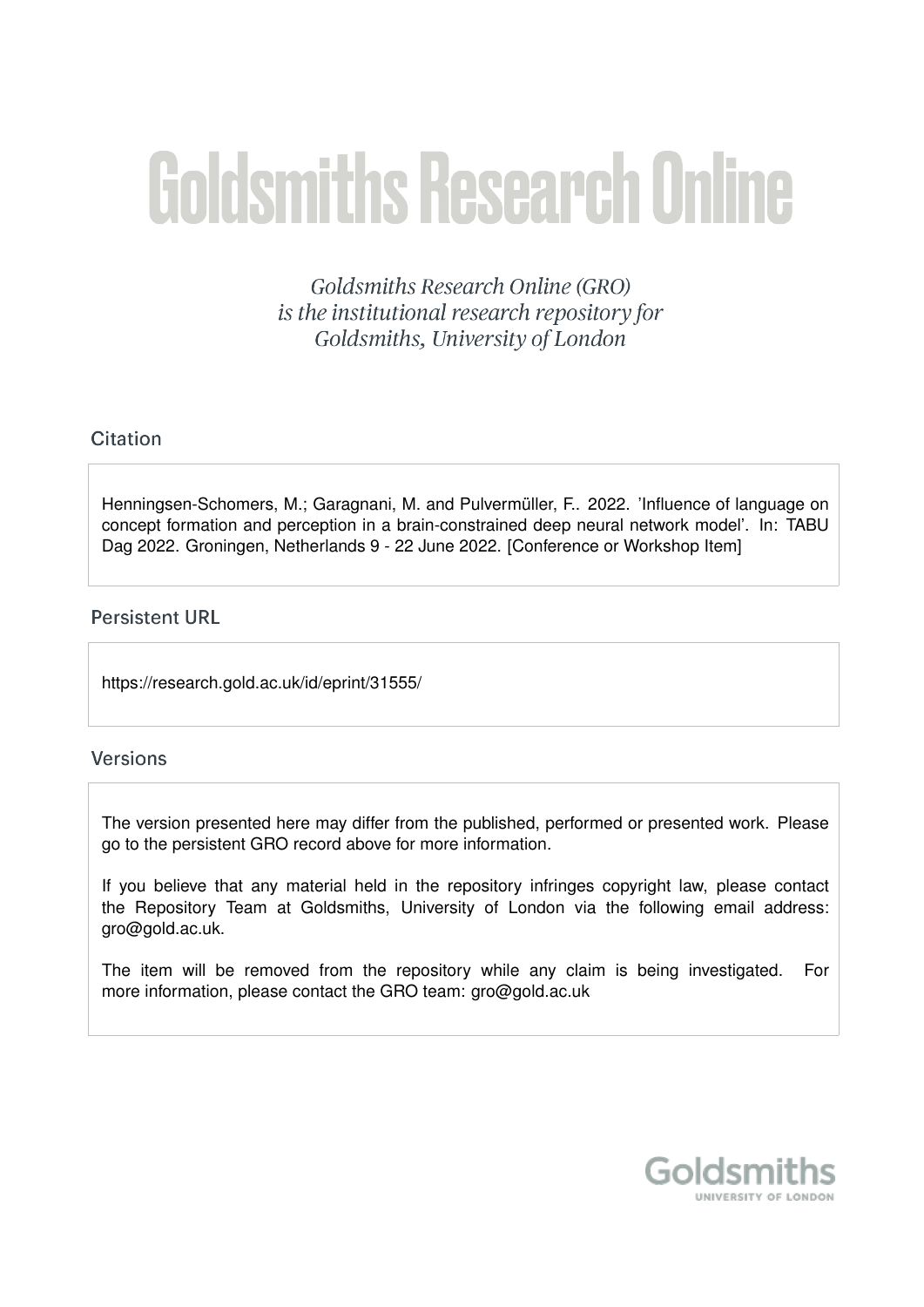# **Influence of language on concept formation and perception in a brainconstrained deep neural network model**

Malte R. Henningsen-Schomers<sup>1,5</sup>, Max Garagnani<sup>2,1</sup>, Friedemann Pulvermüller<sup>1,3,4,5</sup>

<sup>1</sup> Brain Language Lab, Freie Universität Berlin, Berlin, Germany

 $2$  Dept. of Computing, Goldsmiths, University of London, London, United Kingdom

<sup>3</sup> Berlin School of Mind and Brain, Humboldt-Universität zu Berlin, Berlin, Germany

<sup>4</sup> Einstein Center for Neurosciences, Berlin, Germany

<sup>5</sup> Cluster of Excellence 'Matters of Activity. Image Space Material', Humboldt-Universität zu Berlin, Berlin, Germany

Whether language influences perception and thought remains a subject of intense debate (1, 2). We address this question in a brain-constrained neurocomputational model (3) of fronto-occipital (extrasylvian) and fronto-temporal (perisylvian) cortex including spiking neurons. The unsupervised neural network was simultaneously presented with word forms (phonological patterns, "labels") in perisylvian areas and semantic grounding information (sensory-motor patterns, "percepts") in extrasylvian areas representing either concrete or abstract concepts. Following the approach used in a previous simulation (4), each to-be-learned concept was modeled as a triplet of partly overlapping percepts; the models were trained under two conditions: each instance of a perceptual triplet (patterns in extrasylvian areas) was repeatedly paired with patterns in perisylvian areas consisting of either (a) a corresponding word form (label condition), or (b) noise (no-label condition).

We quantified the emergence of neuronal representations for the conceptually-related percepts using dissimilarity (Euclidean distance) of neuronal activation vectors during perceptual stimulation. Category learning was measured as the difference between within- and betweenconcept dissimilarity values (DissimDiff) of perceptual activation patterns.

## **Results**

A repeated-measures ANOVA with factors SemanticType (concrete/abstract) and Labelling showed main effects of both SemanticType and Label, and a significant interaction. We also quantified the "label effect" in percentage change from NoLabel to Label conditions, separately for between- and within-category dissimilarities. This showed that the label effect was mainly driven by changes in between-category dissimilarity, was significantly larger for abstract than concrete concepts, and became even larger in the "deeper" layers of the model.

## **Conclusion**

Providing a referential verbal label during the acquisition of a new concept significantly improves the cortex' ability to develop distinct semantic-category representations from partly-overlapping (and non-overlapping) perceptual instances. Crucially, this effect is most pronounced in higherorder semantic-hub areas of the network. These results provide the first neurocomputational evidence for a "Whorfian" effect of language on perception and concept formation.